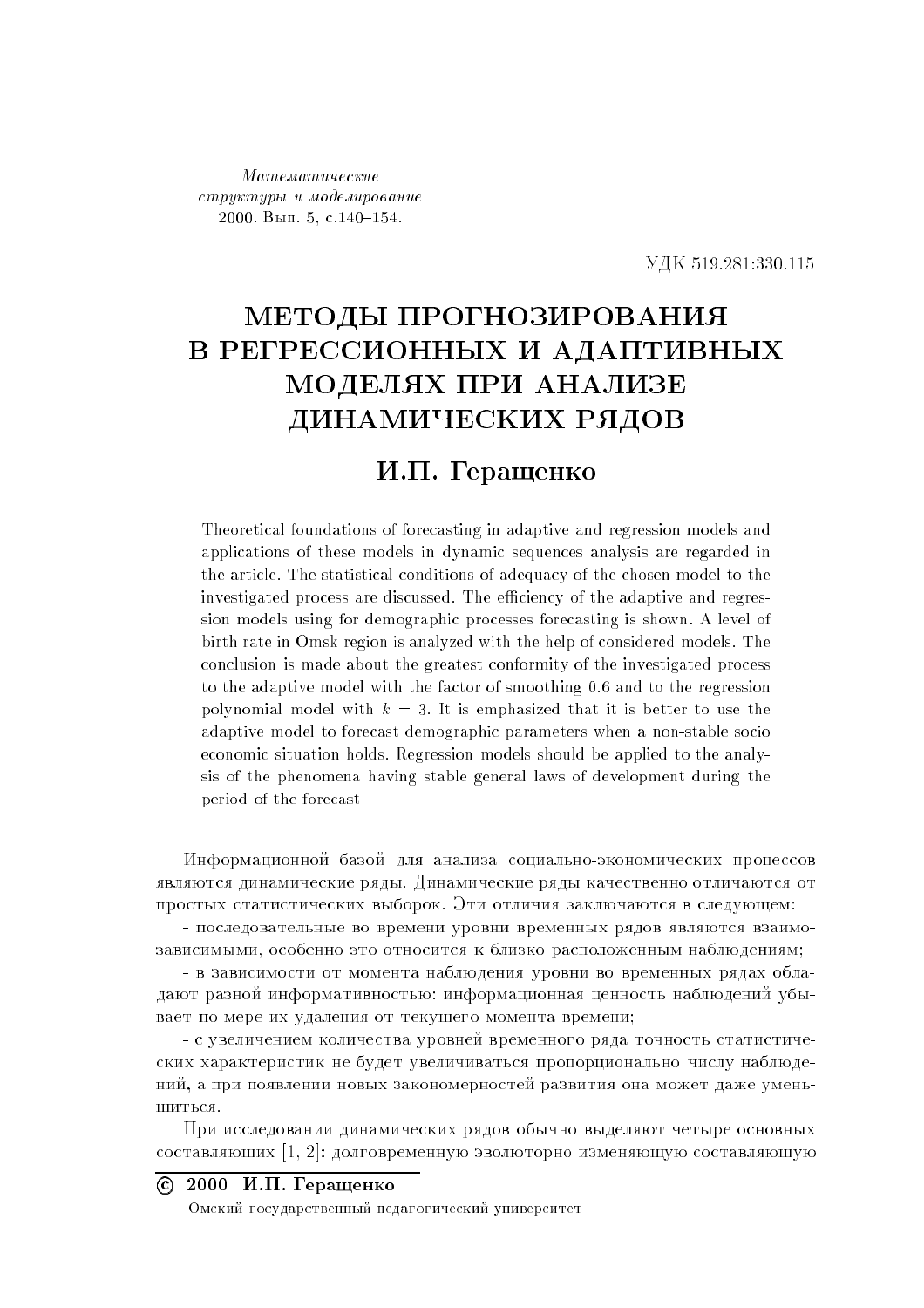$(T)$ , долговременные пиклические колебания  $(K)$ , кратковременные пиклические колебания (S) (сезонную компоненту) и случайную составляющую (E):

$$
Y = f(T, K, S, E)
$$

Три первые составляющие, в принципе, представляют собой тренд, т.е. детерминированную составляющую. Случайная составляющая образована в результате суперпозиции большого числа внешних факторов, которые не участвуют в формировании детерминированной составляющей и оказывают, каждый отлельно, незначительное влияние на изменение показателя. В пелом влияние этих факторов на изучаемый показатель проявляется в изменении во времени его значений. В зависимости от взаимосвязи факторов может быть построена аддитивная или мультипликативная модель ряда динамики. Аддитивная модель ряда динамики  $(Y = T + K + S + E)$  характеризуется главным образом тем, что характер циклических и сезонных флуктуаций остается постоянным. В мультипликативной модели ряда динамики  $(Y = TKSE)$  характер циклических и сезонных флуктуаций остается постоянным только по отношению к тренду.

Основная задача анализа динамических рядов состоит в выделении на основе знания отрезка ряда  $\{y_t, t = 1, 2, ..., T\}$  детерминированной и случайной составляющих, а также в оценке их характеристик. Получив оценки детерминированной и случайной составляющих, можно решать задачи прогноза будущих значений как самого динамического ряда, так и его составляющих.

В случае аддитивной модели динамический ряд может быть представлен следующим образом:

$$
y_t = f(t, x_t) + e_t, \ t = 1, 2, \dots, T,
$$
\n(1)

где  $y_t$  – значения динамического ряда;  $f(t, x_t)$  – детерминированная составляющая;  $x_t$  – значения детерминированных признаков, влияющих на детерминированную составляющую в момент времени t;  $e_t$  – случайная составляющая;  $T$  – длина ряда.

Ряды динамики, у которых в качестве признака упорядочения используется время, называются временными (трендовая модель):

$$
y_t = f(t) + e_t.
$$
 (2)

Они состоят из последовательных значений (уровней) показателя, характеризующего состояние процесса в определенные, как правило, равноотстоящие друг от друга моменты времени, причем каждый показатель представлен в большинстве случаев лишь одним временным рядом.

Для аппроксимации тенденции изменения исследуемого показателя применяют аналитическое выравнивание, используя при этом разнообразные математические функции, в которых задействован только один фактор - время. В общем случае соотношение (2) принимает следующую форму [3]:

$$
y_t = \alpha_0 + \sum_{i=1}^k \alpha_i \varphi_i(t) + e_t,
$$
\n(3)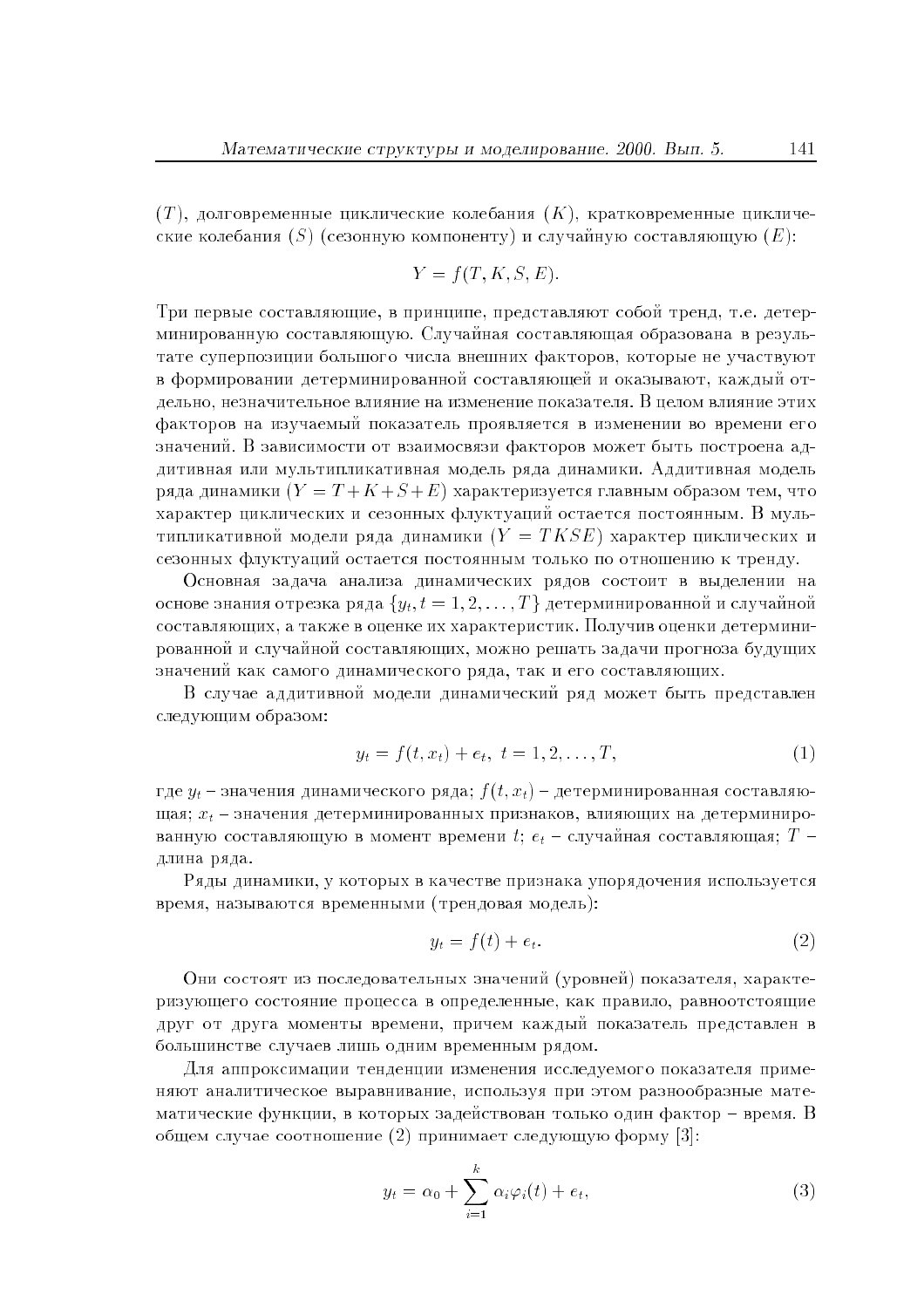где  $\varphi_i(t)$  – известные функции времени. Например, в случае полиномиальной зависимости  $\varphi_i(t) = t^i$ , при экспоненциальной зависимости формула (3) преобразуется в соотношение

$$
y_t = \alpha_0 e^{\alpha_1 t} + e_t,\tag{4}
$$

а в простейшем случае линейного тренда – в

$$
y_t = \alpha_0 + \alpha_1 t + e_t. \tag{5}
$$

Априорные предположения о форме тренда могут быть сформулированы в виде рабочей гипотезы. На практике прибегают к анализу графического изображения уровней динамического ряда. Целесообразно использовать для этих целей графическое изображение сглаженных уровней, в которых случайные и волнообразные колебания в некоторой степени погашены. При выборе вида зависимости  $f(t, x_t)$  часто используют метод конечных разностей, который основан на свойствах различных кривых, применяемых при выравнивании динамических рядов. Например, в случае рабочей гипотезы о постоянстве абсолютных приростов (первая разность):  $f(t + 1) - f(t) = \Delta_1 = \text{const}$ , и нулевом значении абсолютных приростов  $\Delta_2 = \Delta_1(t+1) - \Delta_1(t) = 0$  приходим к линейному тренду. По Б. С. Ястремскому [4] для аналитического выравнивания динамического ряда применима линейна функция, если любые три равностоящих уровня имеют нулевую вторую разность. Порядок разностей, остающихся примерно равными друг другу, принимается за степень полинома, т.е., если примерно одну и ту же величину имеют вторые разности, то для выравнивания используется парабола второго порядка. Если же имеет место гипотеза постоянства темпов роста

$$
\frac{f(t+1)}{f(t)} = \text{const},
$$

то получаем экспоненциальный тренд (4), который в логарифмах приводится к линейному.

Если тренд линеен относительно своих параметров или может быть сведен к линейному посредством преобразований, а случайная составляющая имеет известную матрицу ковариаций, то задача сводится к задаче множественной регрессии. Обозначив  $\varphi_i(t)$  через  $x_{ti}$ , уравнение (3) можно переписать в матричной форме:

$$
Y = X\alpha + e,
$$

где  $Y$  – вектор-столбец значений уровня ряда;  $\alpha$  – вектор-столбец коэффициентов уравнения регрессии;  $e$  - вектор-столбец отклонений фактических от выравненных значений;  $X$  – матрица значений  $\varphi_i(t)$ , включая единичный столбец, отвечающий свободному члену.

Параметры тренда оцениваются по методу наименьших квадратов [5], т.е. подбираются таким образом, чтобы график функции роста располагался на минимальном удалении от точек исходных данных. Математически критерий оценки параметров регрессионной модели записывается следующим образом:

$$
\sum \{y(t) - y_t\}^2 \to \min,\tag{6}
$$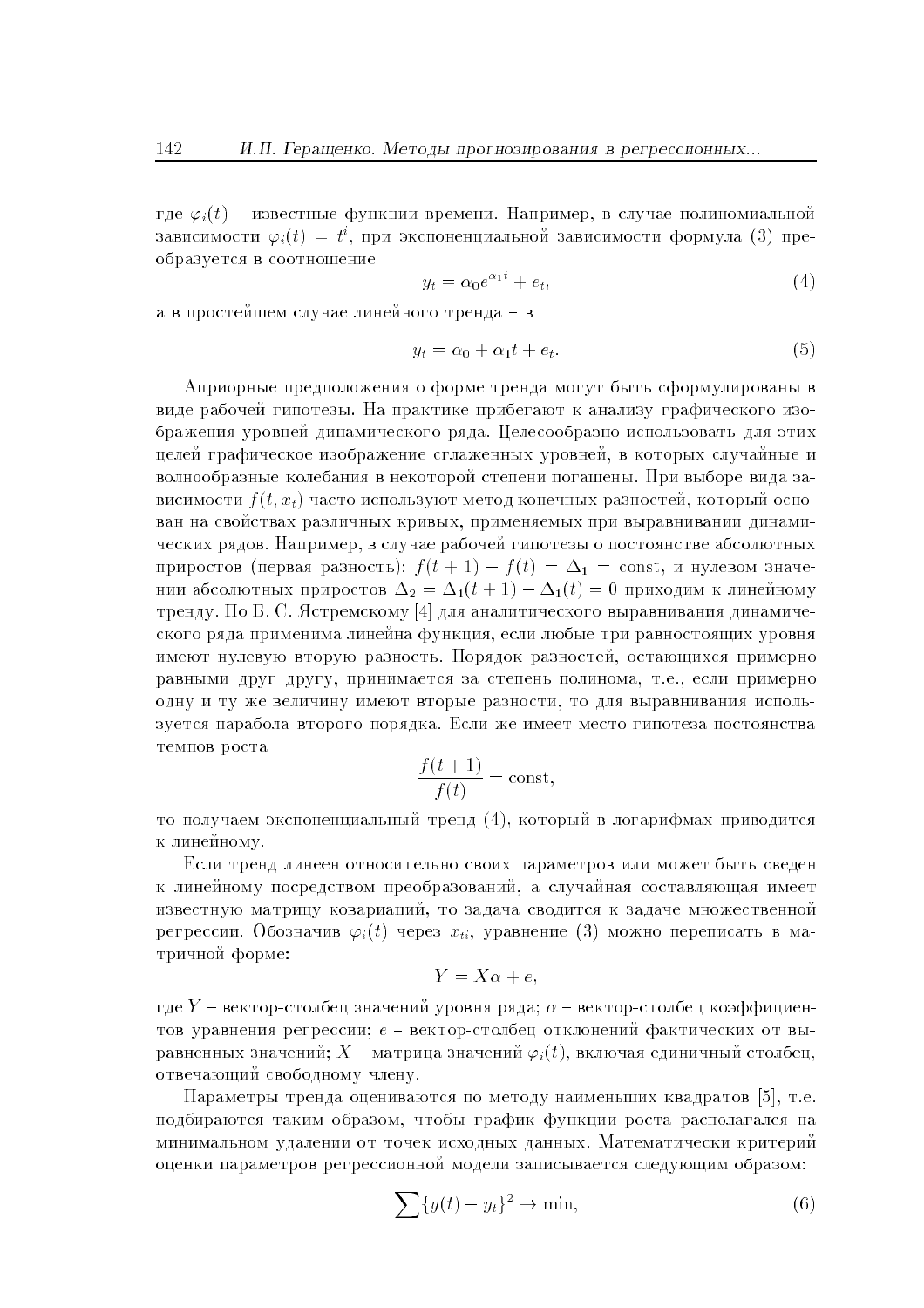где  $y_i$  определяется по формуле (3). Оценки коэффициентов тренда получают из соотношений:

$$
\alpha = (X^T X)^{-1} XY, \quad M(\alpha) = \alpha, \quad S^2_{\alpha} = \sigma^2 (X^T X). \tag{7}
$$

Оценку дисперсии случайной составляющей получают по формуле

$$
S^{2} = \frac{1}{T - k - 1} \sum_{t=1}^{T} (Y(t) - y_{t})^{2} = \frac{1}{T - k - 1} \sum_{t=1}^{T} e_{t}^{2},
$$
\n(8)

где  $y_t$  рассчитывается по формуле  $y_t = \alpha_0 + \sum_{i=1}^k \alpha_i \varphi_i(t)$ .

Прогнозные значения детерминированной составляющей для случая независимых уровней остаточной компоненты можно определить или вычислить на основе экстраполяционных методов. Точечный прогноз детерминированной составляющей на глубину  $\tau$  выполняется по формуле

$$
f(T + \tau) = Y(T + \tau) = X^T \alpha = \alpha_0 + \sum_{i=1}^k \alpha_i \varphi_i(t + \tau).
$$
 (9)

Причем

$$
M[f(T + \tau)] = f(T + \tau),
$$
 a  $D[f(T + \tau)] = \sigma^2 X^T (T + \tau) (X^T X)^{-1} X (T + \tau),$ 

 $\text{age } X^T(T+\tau) = [1, \varphi_1(T+\tau), \dots, \varphi_k(T+\tau)].$ 

Интервальный прогноз для детерминированной составляющей на глубину  $\tau$  при условии, что случайная составляющая имеет нормальное распределение. задается следующей формулой:

$$
f(T + \tau) - t_p S_{f(T + \tau)} \le f(T + \tau) \le f(T + \tau) + t_p S_{f(T + \tau)},
$$
\n(10)

где  $t_p = St^{-1}(p, T - k - 1)$  – доверительная граница распределения Стьюдента с  $T - k - 1$  степенями свободы, соответствующая уровню значимости р, а  $S_{f(T + \tau)}$ определяется по формуле

$$
S_{f(T+\tau)} = S\sqrt{X^T(T+\tau)(X^TX)^{-1}X(T+\tau)}.
$$

В том случае, если тренл нелинеен относительно коэффициентов и его невозможно линеаризовать, применяют нелинейные методы оценки коэффициентов, основанные на итерационных процедурах, на каждом шаге которых используются алгоритмы линейных оценок. В качестве одного из таких методов нелинейного оценивания можно предложить метод Ньютона-Гаусса [3]. Кроме этого, часто используют для линеаризации тренда метод разложения в ряд Тейлора, ограничиваясь первыми, реже – вторыми производными [6]:

$$
Y(t) = f[\varphi(t), \alpha_{01}, \alpha_{02}, \ldots, \alpha_{0k}] + \sum_{i=1}^{k} \frac{\partial f}{\partial \alpha_i}(\alpha - \alpha_{0i}) + \ldots + e.
$$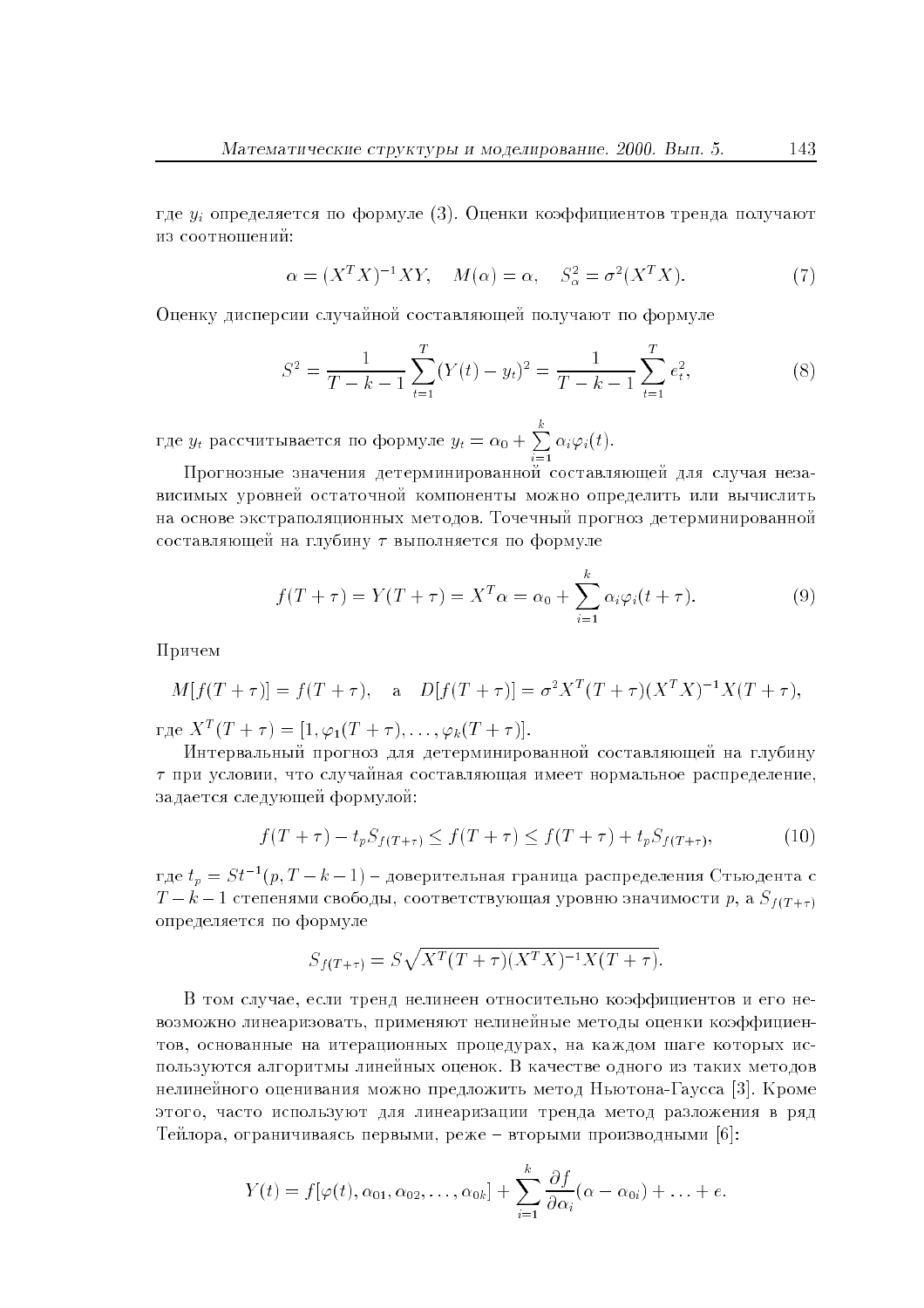Аналитическое уравнение представляет собой математическую модель развития явления и дает выражение статистической закономерности, проявляющейся в рядах динамики. Следует помнить, что прием аналитического выравнивания на основе регрессионных моделей содержит в себе ряд условностей. связанных прежде всего с тем, что уровни, характеризующие тот или иной динамический ряд, рассматриваются как функции времени. В действительности развитие явлений обусловлено не тем, сколько времени прошло с отправного момента, а тем, какие факторы влияли на развитие, в каком направлении и с какой интенсивностью. Развитие явлений во времени выступает как внешнее выражение этих факторов, как их суммарное действие, оказывающее влияние на изменение уровня в отдельно взятые промежутки или моменты времени. Выявить основную тенденцию развития методом наименьших квадратов можно лишь тогда, когда выяснено, что изменяющиеся во времени процессы протекают на всем рассматриваемом промежутке времени одинаково, что их количественное и качественное изменение происходит под действием одного и того же комплекса основных факторов, определяющих движение данного ряда линамики.

Модели, учитывающие общие закономерности изменения социально-экономического явления в изучаемый интервал времени и изменения во времени влияния комплекса факторов, называют многофакторными динамическими моделями [7]. Допустим, что величина исследуемого показателя  $y(t)$  зависит от изменения нескольких факторов:  $x_1, x_2, ..., x_m$ . Располагая данными по некоторой совокупности объектов за ряд лет, можно построить корреляционную модель, характеризующую зависимость  $y(t)$  от указанных факторов для каждого периода времени. Связь между переменной  $y(t)$  и *m* независимыми факторами можно охарактеризовать функцией регрессии  $y(t) = f(x_1, x_2, \ldots, x_m)$ , которая показывает, каково в среднем значение переменной  $y(t)$ , если переменные х примут конкретные значения. Данное обстоятельство позволяет использовать модель регрессии не только для анализа, но и для прогнозирования социальноэкономических явлений.

Предположим, что зависимость может быть представлена линейной функцией. Тогда модель будет иметь вид:

для периода  $t = 1$ :  $y_1 = a_{01} + a_{11}x_1 + a_{21}x_2 + \ldots + a_{m1}x_m$ ; для периода  $t = 2$ :  $y_2 = a_{02} + a_{12}x_1 + a_{22}x_2 + \ldots + a_{m2}x_m$ ; для периода  $t = 3$ :  $y_3 = a_{03} + a_{13}x_1 + a_{23}x_2 + \ldots + a_{m3}x_m$ ; и т.д.

Для всех периодов получим систему из T уравнений, и для каждого из факторов будет  $T$  коэффициентов регрессии, т.е. будем иметь временные ряды для каждого из коэффициентов регрессии:

| $a_{01}$ | $a_{02}$ | $a_{03}$  | $\cdots$      | $a_{0T}$ |
|----------|----------|-----------|---------------|----------|
| $a_{11}$ | $a_{12}$ | $a_{13}$  | $\cdots$      | $a_{1T}$ |
| $a_{21}$ | $a_{22}$ | $a_{23}$  | a a an        | $a_{2T}$ |
| .        | $\cdots$ | $\ddotsc$ |               | .        |
| $a_{m1}$ | $a_{m2}$ | $a_{m3}$  | $\sim$ $\sim$ | $a_{mT}$ |

Рассматривая каждый из этих временных рядов, можно представить  $a_m$  как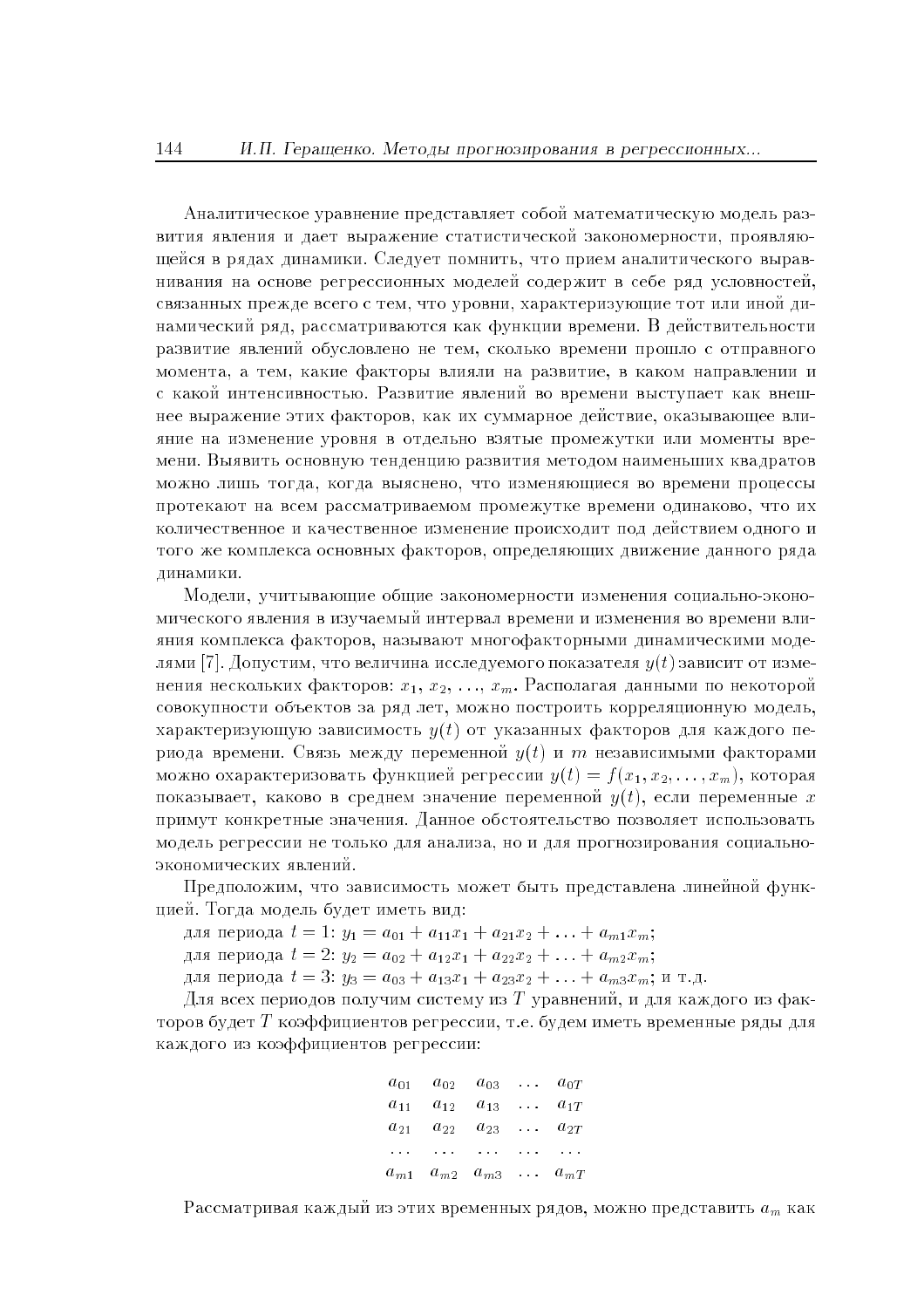функцию времени и, используя аналитическое выравнивание методом регрессионного анализа, построить прогнозы коэффициентов регрессии на период времени t, т.е. определить значения величин  $a_{0t}, a_{1t}, a_{2t}, \ldots, a_{mt}$ .

Тогда величина признака  $y$  на период  $t$  может быть представлена как:

$$
y_t = a_{0t} + a_{1t}x_1 + a_{2t}x_2 + \ldots + a_{mt}x_m.
$$
\n<sup>(11)</sup>

Значения факторов  $x_1, x_2, ..., x_m$  необходимо определить также на момент времени t. Обычно для этого используют либо контрольные цифры, либо экстраполяцию по линии тренда.

В динамических процессах в большинстве практических случаев сбор данных или весьма затруднителен, или связан с большими затратами, поэтому чаще всего каждому значению зависимой переменной  $y(t)$  соответствует только одно наблюдение независимых переменных  $x_1, x_2, ..., x_m$ . Тогда уравнение (11) преобразуется в следующее соотношение:

$$
y(t) = a_0 + a_1 x_1(t) + a_2 x_2(t) + \ldots + a_m x_m(t), \qquad (12)
$$

и его коэффициенты определяются методом наименьших квадратов по формуле (7). Интервальная оценка прогноза для Y, определяемая в точке  $X(T+\tau) =$  $(1, x_{1T+\tau}, x_{2T+\tau}, \ldots, x_{mT+\tau})$  определяется по формуле аналогичной (10).

Следует подчеркнуть, что прогноз уровня, характеризующего определенный объект с опорой на метод аналитического выравнивания, основан на предположении, что те же самые условия, в которых формировались уровни ряда в прошлом. булут существовать и в булушем. Использование экстраноляции в изменившихся условиях, появление новых факторов, оказывающих влияние на формирование уровней временного ряда, будет сопряжено с более или менее значительными ошибками. Причем экстраполяция на отдаленные даты подвержена более значительным ошибкам, чем краткосрочная экстраполяция. Это в известной степени может объясняться определенной инерционностью развития управляемых объектов: чем выше уровень управления, тем более инерционен объект управления. Однако с удалением периода прогноза от фактических уровней временного ряда влияние инерционности развития снижается и возрастает влияние новых условий и факторов. Поэтому целесообразно постоянно обновлять временные ряды по мере получения новых данных, что обуславливает и корректировку уровней ряда.

Выделим особенности модели аналитического выравнивания уровней динамического ряда методом регрессионного анализа, которые накладывают ограничения на ее использование. Во-первых, динамические ряды, к которым применяется аппроксимация, должны быть достаточно длинными. Во-вторых, применение аппроксимации наиболее целесообразно в случае медленно и плавно меняющегося уровня. В-третьих, аппроксимация как метод моделирования практически не адаптируется к изменяющимся условиям формирования уровней ряда; при появлении новых данных построение модели должно быть проведено заново. В-четвертых, при использовании для расчета параметров уравнения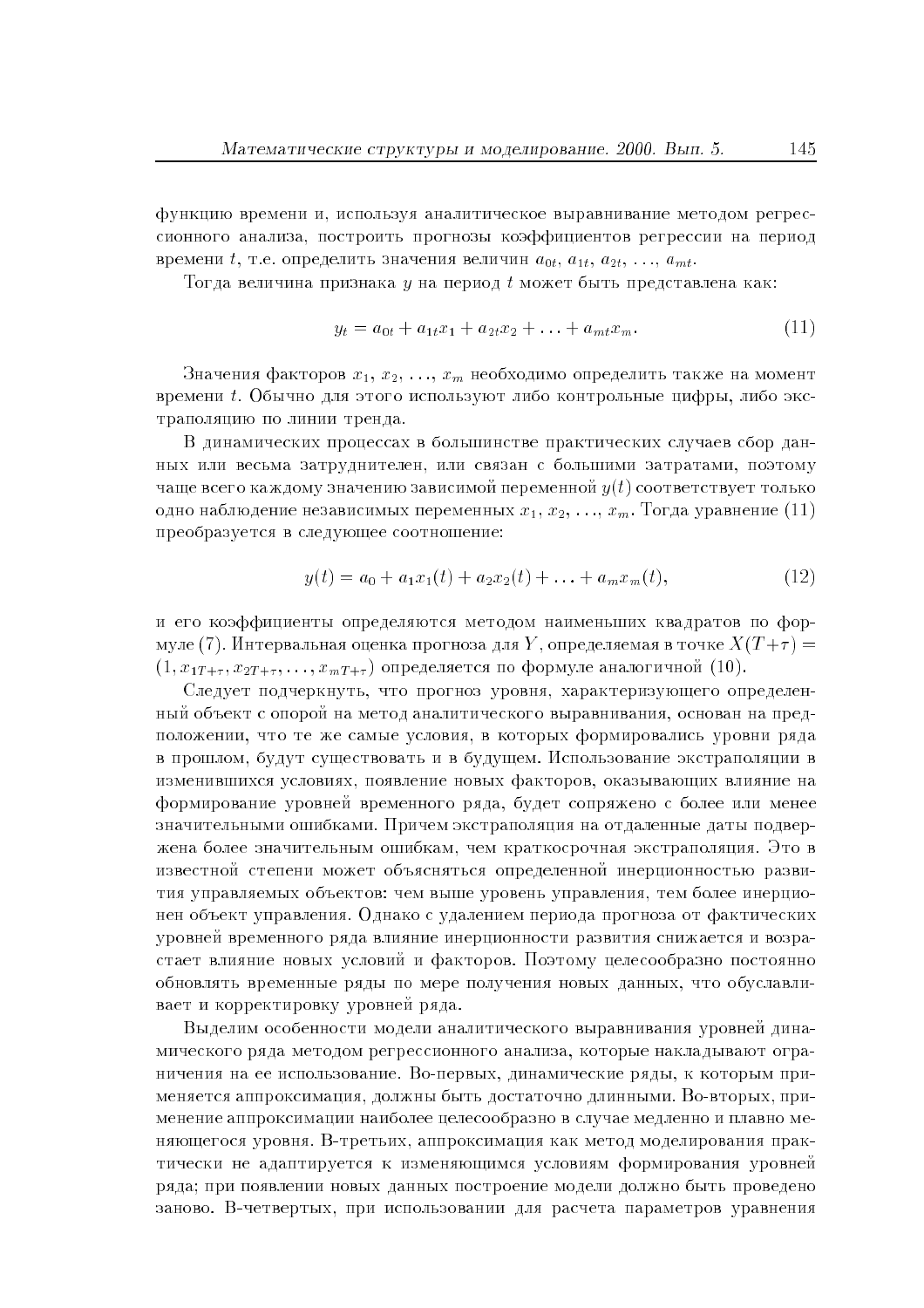метода наименьших квадратов считается, что значимость информации в пределах отрезка аппроксимации одинакова независимо от давности полученных данных, в то время как более поздние данные имеют большую ценность.

Кроме этого, динамические ряды социально-экономических показателей часто имеют небольшую длину и подвержены значительным колебаниям, которые аппроксимация предвидеть не может. А в случае прогнозирования наиболее важным является не тенденция развития исследуемого процесса, сложившаяся в среднем на всем периоде предыстории, а последние значения этого процесса. Свойство динамичности развития экономического явления здесь преобладает над свойством его инерционности. Поэтому при прогнозировании более эффективными являются методы, учитывающие неравноценность уровней временного ряда и быстро приспосабливающие свою структуру и параметры к изменяющимся условиям. В практике анализа социально-экономических процессов такие методы получили название адаптивных методов моделирования и прогнозирования.

В основе адаптивных методов лежит модель экспоненциального сглаживания, возможность которой для прогнозирования была доказана Р. Брауном [3]. В отличие от линейных и нелинейных временных трендов, где на основании известного отрезка временного ряда  $\{y_t, t = 1, 2, ..., T\}$  необходимо было постулировать форму тренда с точностью до параметров, метод экспоненциального сглаживания позволяет анализировать временной ряд и получать прогноз без предварительного задания формы тренда. Требуется лишь, чтобы в области исследования тренд изменялся достаточно постепенно, эволюторно.

Сущность метода экспоненциального сглаживания заключается в том, что временной ряд сглаживается с помощью взвешенной скользящей средней, в которой веса распределяются по экспоненциальному закону. Наблюдения входят в обработку не с одинаковыми, а с экспоненциально убывающими весами, т.е. настоящие наблюдения воспринимаются с большим доверием, чем прошлые. Такая взвешенная скользящая средняя характеризует значения динамического ряда в конце интервала сглаживания, т.е. является характеристикой последних уровней ряда. В основе экспоненциального сглаживания лежит следующая теоретико-вероятностная схема:

$$
y_t = f(t) + e_t
$$
,  $M(e_t) = 0$ ,  $D(e_t) = \sigma^2$ , cov  $(e_i, e_j) = 0$ ,  $i \neq j$ . (13)

Из первоначального временного ряда  $\{y_t, t = 1, 2, ..., T\}$  сглаженный ряд  $S_t(y)$  можно получить с помощью линейного оператора сглаживания:

$$
S_t(y) = \alpha y_t + (1 - \alpha) S_{t-1}(y)
$$
\n(14)

или для последнего уровня:

$$
S_T(y) = \alpha y_T + \alpha (1 - \alpha) y_{T-1} + \alpha (1 - \alpha)^2 y_{T-2} + \ldots + \alpha (1 - \alpha)^{T-2} y_2 + (1 - \alpha)^T y_1,
$$

где  $\alpha$  – константа сглаживания,  $0 \leq \alpha \leq 0$ .

Оператор сглаживания линеен, поэтому, применяя его к отдельным составным частям теоретико-вероятностной схемы (13), можно в результате сложения получить результат сглаживания всего ряда.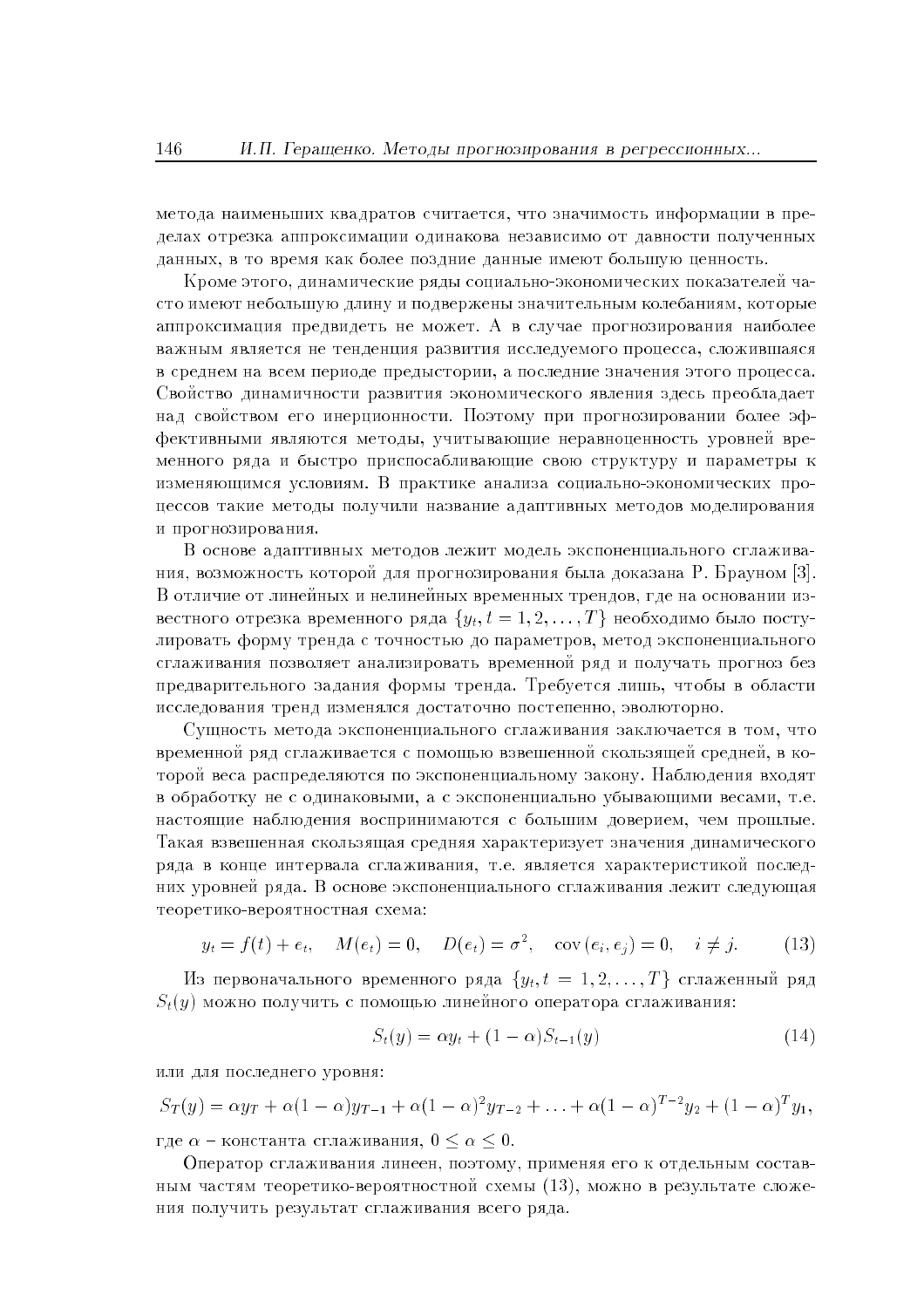Оператор сглаживания можно вновь применить к уже сглаженным значениям; в результате получим оператор сглаживания второго порядка. Применяя несколько раз оператор сглаживания, а также, подбирая соответствующим образом константу сглаживания, можно практически исключить случайную составляющую, в результате останется только преобразованная детерминированная составляющая.

Одним из главных преимуществ экспоненциального сглаживания в отличие, например, от метода скользящей средней, является то, что существует возможность построения аналитического выражения для прогнозных оценок уровней динамического ряда. Теорема Брауна, являющаяся фундаментальной в методе экспоненциального сглаживания, утверждает, что коэффициенты полиномов, по которым производится прогнозирование, определяются с помощью дисконтированного метода наименьших квадратов и аналитически выражаются через сглаженные значения ряда. Тогда для прогнозирующего полинома степени  $N$ имеем:

$$
y_{T+\tau} = a_0^{(T)} + \sum_{i=1}^{N} \frac{a_i^{(T)}}{i!} \tau^i.
$$
 (15)

По этому полиному можно получать прогноз в точках  $(T + \tau)$ . Коэффициенты полинома определяются из условия:

$$
\alpha \sum_{\tau=1}^{\infty} (1-\alpha)^{\tau} \left( y_{t-\tau} - \sum_{i=1}^{N} \frac{a_i^{(t)}}{i!} \tau^i \right)^2 \to \min.
$$

При  $N=1$  имеем:

$$
y_{t+\tau} = a_0^{(t)} + a_1^{(t)} \tau,
$$
\n(16)

и для коэффициентов:

$$
a_0^{(t)} = 2S_t^1(y) - S_t^2(y)
$$
  
\n
$$
a_1^{(t)} = \frac{\alpha}{1 - \alpha} \left[ S_t^1(y) - S_t^2(y) \right].
$$
\n(17)

Рассчетное значение в момент времени  $t$  получаем по формуле  $(16)$ :

$$
y_t = a_0^{(t-1)} + a_1^{(t-1)}\tau, \quad \text{r,} \tau = 1. \tag{18}
$$

Для прогнозирования наиболее часто используют квадратичный полином, т.е.  $N = 2$ . В этом случае формулы (16), (17) примут вид:

$$
y_{t+\tau} = a_0^{(t)} + a_1^{(t)}\tau + \frac{a_2^{(t)}}{2}\tau^2,\tag{19}
$$

и для коэффициентов:

$$
a_0^{(t)} = 3S_t^1(y) - 3S_t^2(y) + S_t^3(y),
$$
  
\n
$$
a_1^{(t)} = \frac{\alpha}{2(1-\alpha)} \left[ (6-5\alpha)S_t^1(y) - 2(5-4\alpha)S_t^2(y) + (4-3\alpha)S_t^3(y) \right], \quad (20)
$$
  
\n
$$
a_2^{(t)} = \frac{\alpha^2}{(1-\alpha)^2} \left[ S_t^1(y) - 2S_t^2(y) + S_t^3(y) \right].
$$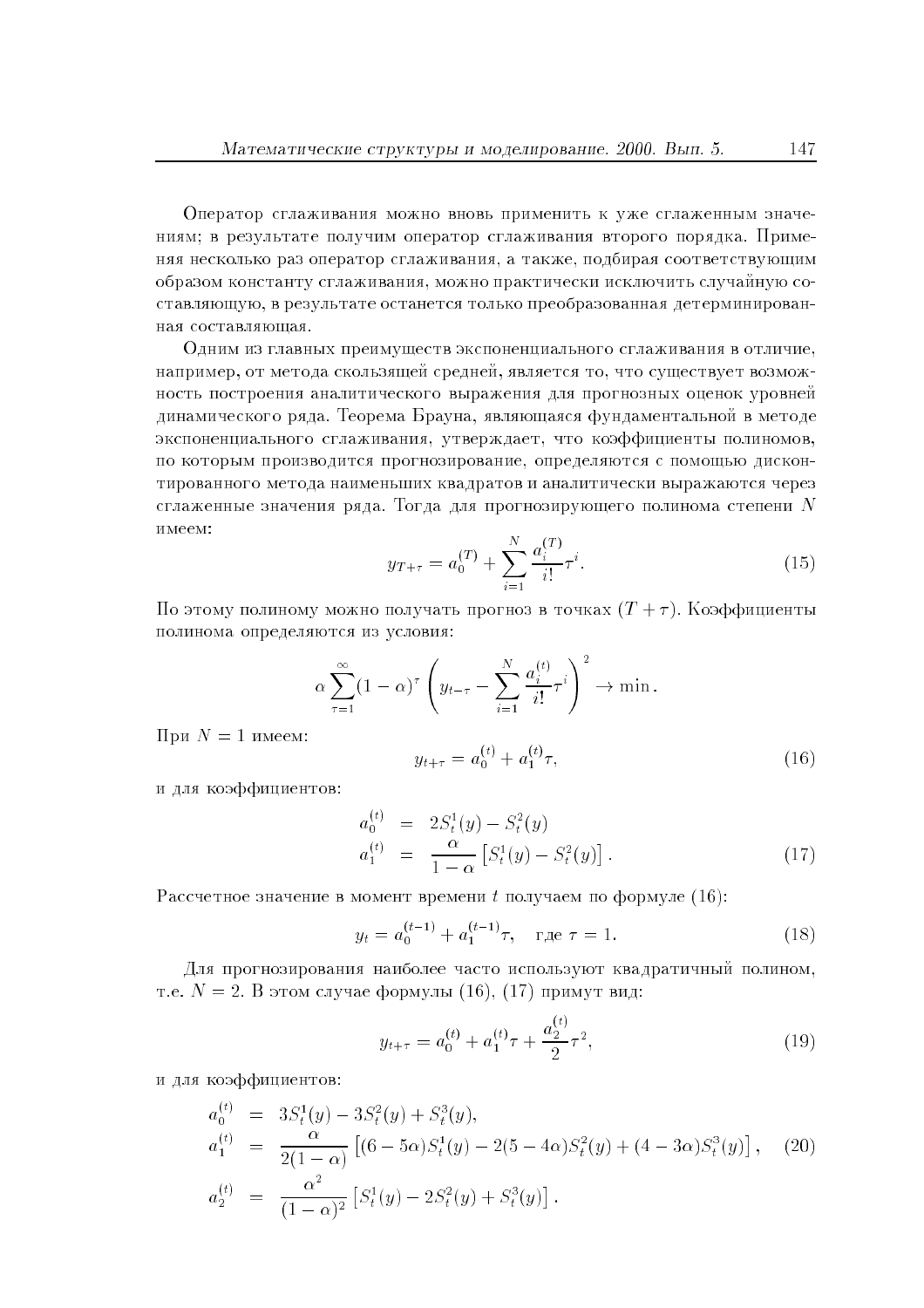Рассчетное значение в момент времени  $t$  получаем по формуле

$$
y_t = a_0^{(t-1)} + a_1^{(t-1)}\tau + \frac{1}{2}a_2^{(t-1)}\tau^2, \quad \text{r,} \tau = 1. \tag{21}
$$

Для рассчетов удобнее использовать рекуррентные формулы [3, 5], эквивалентные  $(17)$ ,  $(20)$ , где для корректировки параметров используется ошибка прогноза:

$$
e(t) = y(t) - y_t,\tag{22}
$$

где  $y_t$  определяется по формулам (18) и (21).

При  $N=1$  имеем:

$$
a_0^{(t)} = y(t) + (1 - \alpha)^2 e(t),
$$
  
\n
$$
a_1^{(t)} = a_1^{(t-1)} + \alpha^2 e(t).
$$
\n(23)

При  $N=2$  имеем:

$$
a_0^{(t)} = y(t) + (1 - \alpha)^3 e(t),
$$
  
\n
$$
a_1^{(t)} = a_1^{(t-1)} + a_2^{(t-1)} - \frac{3}{2} \alpha^2 (2 - \alpha) e(t),
$$
  
\n
$$
a_2^{(t)} = a_2^{(t-1)} + \alpha^3 e(t).
$$
\n(24)

Из этих формул видно, что при появлении нового наблюдения необязательно хранить весь предыдущий отрезок временного ряда, надо лишь знать коэффициенты прогнозирующего полинома, найденные по этому отрезку.

Для прогнозирования на глубину  $\tau$  за пределы известного отрезка используют прогнозирующий полином (15). Но если в окрестности точки  $T$  детерминированная составляющая близка к постоянной, применяют аппарат однократного экспоненциального сглаживания, и прогноз определяют по формуле

$$
y(T + \tau) = S_T^1(y),\tag{25}
$$

а доверительный интервал прогноза равен:

$$
Y(T + \tau) \in \left[ S_T^1(y) \pm t_p(T - 1) S \sqrt{\frac{\alpha}{2 - \alpha}} \right].
$$
 (26)

Если в окрестности точки  $T$  детерминированная составляющая линейна, то применяют лвойное экспоненциальное сглаживание, и точечный прогноз осуществляют по формуле (18) при  $t = T$ , а доверительный интервал прогноза определяют по формуле (10) или из следующего соотношения:

$$
Y(T+\tau) \in \left[ y_{T+\tau} \pm t_p(T-2)S\sqrt{\frac{\alpha[1+4(1-\alpha)+5(1-\alpha)^2+2(4-3\alpha)\tau+2\alpha^2\tau^2]}{(2-\alpha)^3}} \right].
$$
\n(27)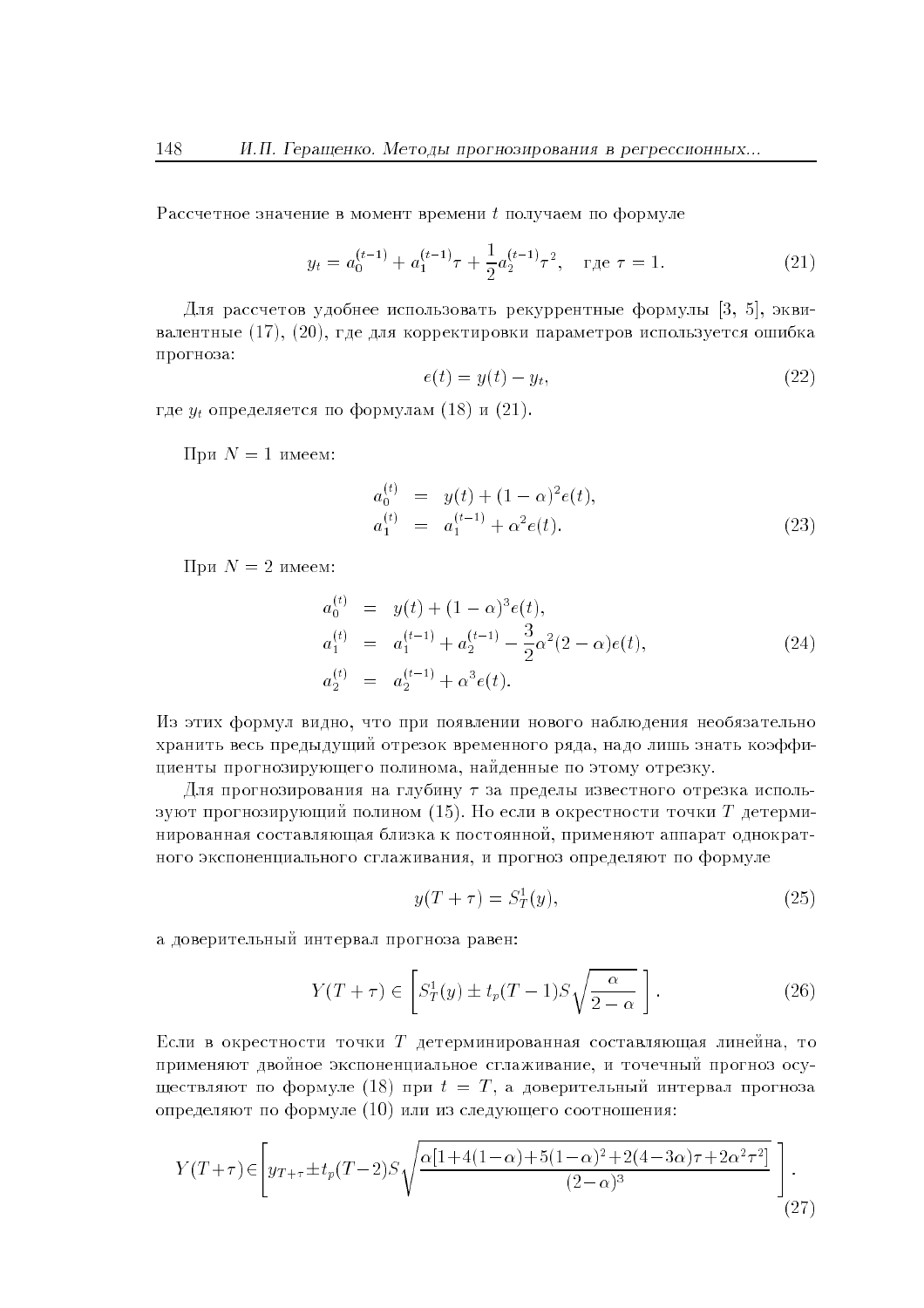Если детерминированная составляющая нелинейна в окрестности T, то применяют тройное экспоненциальное сглаживание и точечный прогноз определяется формулой (19) при  $t = T$ .

Экспоненциальное сглаживание как метол выравнивания лежит в основе более сложных методов адаптивного моделирования. Например, Уинстером [4, 5] была предложена модель, учитывающая сезонную составляющую динамического ряда.

Анализ применимости той или иной молели лля экстраполянии уровней линамики должен основываться на ее адекватности исследуемому процессу [8, 9]. Модель является адекватной, если математическое ожидание остаточного ряда близко или равно нулю и значения остаточного ряда случайны, независимы и подчинены нормальному закону распределения.

Проверка равенства математического ожидания уровней ряда остатков нулю осуществляется с использованием  $t$ -критерия Стьюдента:

$$
t = \frac{|\overline{e(t)}|}{S_e} \sqrt{T},\tag{28}
$$

где  $\overline{e(t)}$  – среднее значение уровней остаточного ряда;  $S_e$  – среднее квадратическое отклонение уровней остаточного ряда. Гипотеза отклоняется, если  $t > t_{\text{kn}}$ , определенного по таблице Стьюдента с заданным уровнем значимости.

Проверку случайности уровней остатков можно провести методом пиков. В соответствии с ним каждый уровень ряда сравнивается с двумя рядом стояшими. Если он больше или меньше их, то эта точка считается поворотной и  $p_t = 1$ , в противном случае  $p_t = 0$ . Далее подсчитывается сумма поворотных точек  $p = \sum_{t=1}^{T} p_t$ . В случайном ряду чисел должно выполняться строгое неравен-**CTBO** 

$$
p > \left[ \frac{2(T-2)}{3} - 2\sqrt{\frac{16T - 29}{90}} \right].
$$
 (29)

Квалратные скобки обозначают нелую часть числа.

При проверке независимости (отсутствия автокорреляции) определяется отсутствие в ряду остатков систематической составляющей. Это можно проверить на основе d-критерия Дарбина-Уотсона, основанного на автокорреляции первого порядка  $(e_t = \rho e_{t-1} + \varepsilon_t)$ :

$$
d = \frac{\sum_{t=2}^{T} [e(t) - e(t-1)]^2}{\sum_{t=1}^{T} e^2(t)}.
$$
\n(30)

Вычисленная величина этого критерия сравнивается с двумя табличными уровнями:  $d_l$  – нижний и  $d_u$  – верхний уровни, которые определяются в зависимости от числа наблюдений  $T$  и количества регрессоров  $k$ . Если  $d$  находится в интервале от 0 до  $d_l$ , то уровни остатков сильно коррелированы  $\rho \neq 0$ ,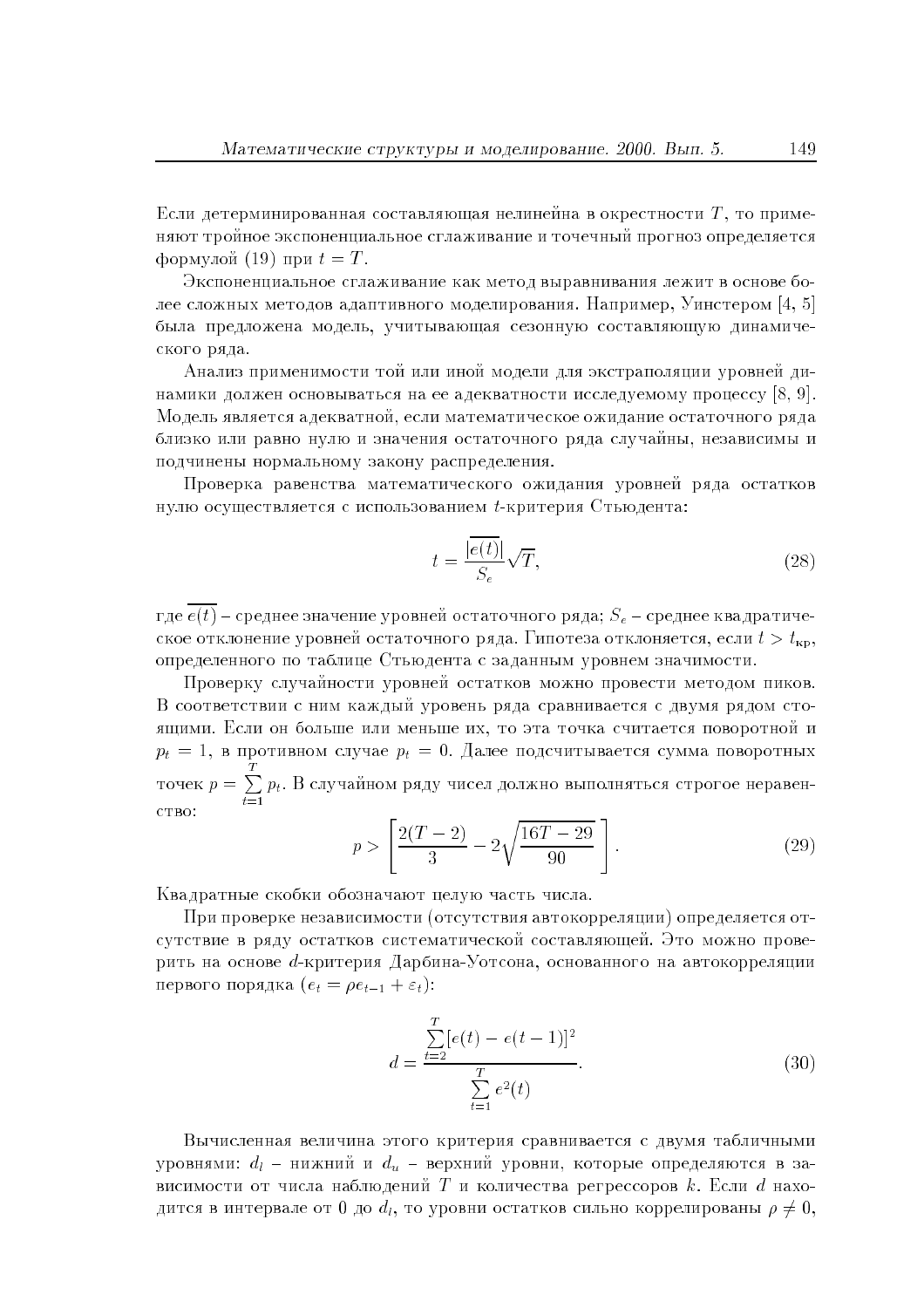корреляция между уровнями положительная, а модель не адекватна. Если его значение попадает в интервал от  $d_u$  до 2, то уровни ряда являются независимыми  $\rho = 0$ . Если d превышает 2, то это свидетельствует об отрицательной корреляции и перед анализом его величину надо преобразовать:  $d^* = 4 - d$ . В случае  $d_l < d < d_u$  ситуация не определена, т.е. однозначного вывода сделать нельзя и необходимо применение других критериев, например, первого коэффициента автокорреляции  $r(1)$ , являющегося точечной оценкой параметра  $\rho$  и определяемого по формуле

$$
r(1) = \frac{\sum_{t=2}^{T} e(t)e(t-1)}{\sum_{t=1}^{T} e^{2}(t)}.
$$
\n(31)

Присутствие в остаточном ряду существенной автокорреляции подтверждается, если первый коэффициент автокорреляции значим.

Если ошибки в исходной модели коррелированы по времени, а именно, образуют авторегрессионный процесс первого порядка, то для улучшения прогнозирования можно в качестве оценки величины  $Y(T + \tau)$  использовать не  $X^T\alpha$ ,  $\mathbf{a}$ 

$$
f(T + \tau) = Y(T + \tau) = X^T \alpha + \rho e_t = X^T \alpha + \rho [Y - X^T \alpha],\tag{32}
$$

где  $\rho$  заменяют его точечной оценкой  $r(1)$ .

Соответствие ряда остатков нормальному закону распределения определяют различными методами, например, с помощью  $RS$ -критерия:

$$
RS = \frac{e_{\text{max}} - e_{\text{min}}}{S_e},\tag{33}
$$

где  $e_{\text{max}}$ ,  $e_{\text{min}}$  – максимальный и минимальный уровень остатков. Если значение критерия попадает между табулированными, то гипотеза о нормальном распределении ряда принимается.

Лля характеристики точности молели можно воспользоваться коэффициентом детерминации  $R^2$ , определяющим долю дисперсии  $y(t)$ , объясненную регрессией  $y_t$ , или средней относительной ошибкой:

$$
\overline{e_{\text{orth}}} = \frac{1}{T} \cdot \sum_{t=1}^{T} \frac{|e(t)|}{y(t)} \cdot 100\%.
$$
 (34)

Если величина относительной ошибки менее  $5\%$ , модель достаточно точно описывает исследуемый процесс, ошибка 15% считается приемлемой.

Если построенная модель адекватна, т.е. выполняются все вышеперечисленные требования, то с выбранной доверительной вероятностью можно утверждать, что при сохранении сложившихся закономерностей развития социальноэкономического явления прогнозируемая величина попадет в доверительный интервал, предсказанный на основе выбранной модели.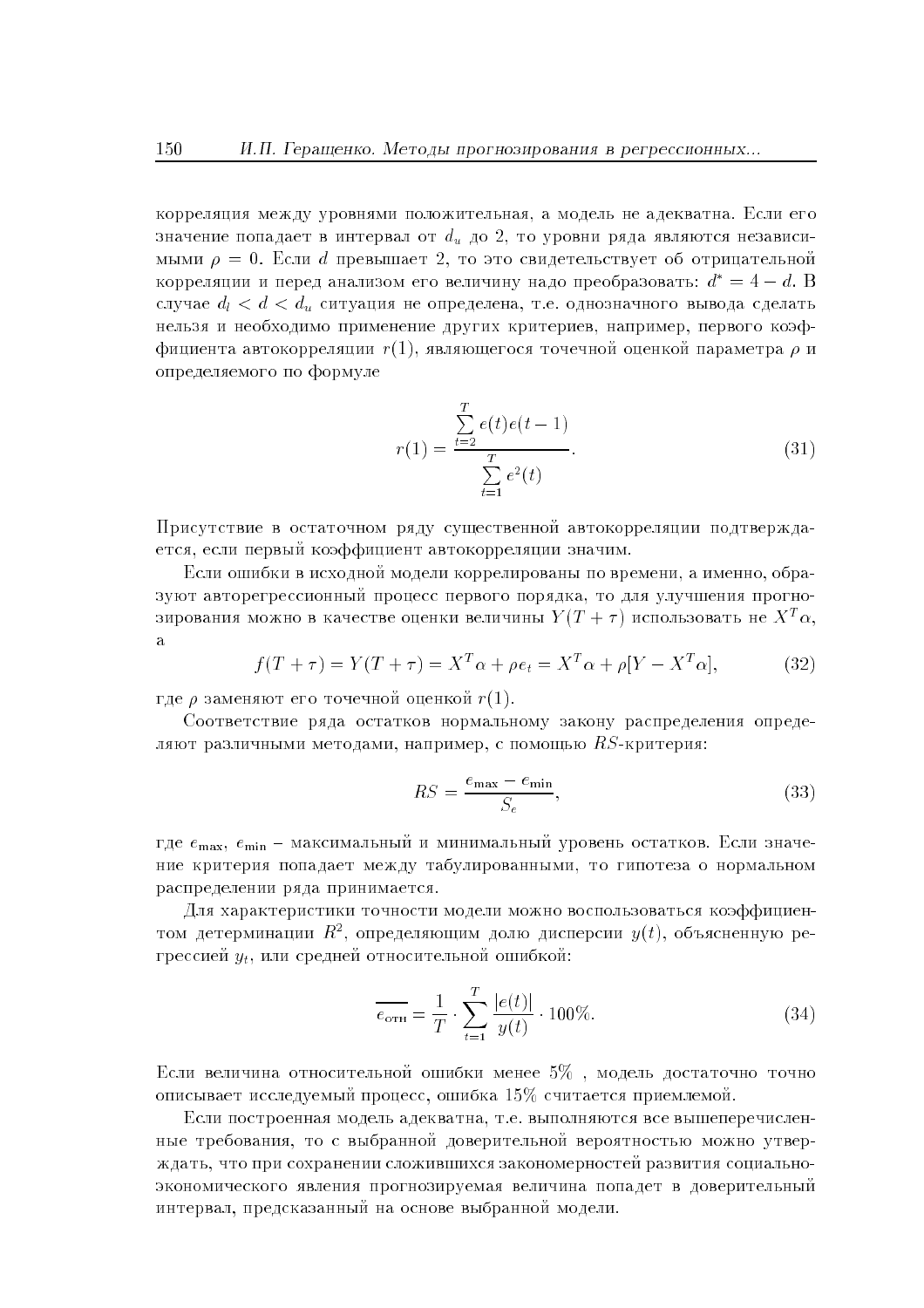Покажем эффективность использования регрессионных и адаптивных моделей для прогнозирования демографических процессов. Демографические прогнозы представляют существенную часть социальных и естественно-научных прогнозов и служат мощным аналитическим средством познания и управления развития обществом. Они дают возможность вовремя заметить нежелательные отклонения в демографическом развитии страны или региона и принять соответствующие меры по их устранению. Демографические прогнозы являются основной и исходной базой для подготовки прогнозов в области трудовых ресурсов. Они необходимы также для того, чтобы заранее предусмотреть возникновение возможных диспропорций между будущей возрастной структурой населения и будущими объемами социальных требований. Так, изменение численности детей того или иного возраста необходимо учитывать при планировании развития здравоохранения, просвещения, а также многих отраслей промышленности. На базе перспективной численности определяются как будущие ресурсы общества, так и потребность общества в тех или иных благах. Поэтому для социально-экономического планирования развития страны или региона важно, чтобы эти прогнозы были как можно более достоверны.

Проанализируем на основе вышеприведенных моделей рождаемость в Омской области в 90-е годы. В таблице 1 приведены данные по анализу адекватности адаптивной модели при различных коэффициентах сглаживания и регрессионной модели при различных значениях регрессора  $k = 1, 2, 3$ . Адекватность модели оценивали при доверительной вероятности 90% и  $T = 11$ , анализ статистики Дарбина - Уотсона и  $RS$ -критерия проводили при уровне значимости 5%.

|                       | Адаптивная модель       |        |               |        |         | Регрессионная модель |                  |       |       |
|-----------------------|-------------------------|--------|---------------|--------|---------|----------------------|------------------|-------|-------|
|                       | Коэффициент сглаживания |        |               |        |         |                      | Степень полинома |       |       |
|                       | 0.1                     | 0.4    | 0.6           | 0.7    | 0.8     | 0.9                  | $k=1$            | $k=2$ | $k=3$ |
| $S_e$                 | 3864.6                  | 1511,7 | 1234,0        | 1213.2 | 1228,8  | 1269.7               | 1490,7           | 831,9 | 736,8 |
| $\overline{R^2}$      |                         |        |               |        |         |                      | 0.960            | 0,982 | 0,988 |
|                       | 3,10                    | 2.24   | 1.09          | 0.73   | 0.47    | 0.28                 | 0.12             | 0.22  | 0.25  |
| $\boldsymbol{p}$      | 4                       | 5.     | $\mathfrak h$ | 6      | 4       | 4                    | 4                | 4     | Ð.    |
| $\overline{d}$        | 0.1                     | 0.77   | 1.47          | 1,74   | 1.96    | 1.86                 | 0.56             | 1.47  | 1.71  |
| r(1)                  | 0.83                    | 0.61   | 0.21          | 0.05   | $-0.07$ | $-0.18$              | 0.599            | 0.133 | 0.063 |
| $_{RS}$               | 1.85                    | 2.20   | 3.01          | 3,34   | 3.54    | 3.65                 | 3,301            | 2.88  | 3.46  |
| $e_{\sigma_{\rm TH}}$ | $13.5\%$                | 5,2%   | 4,4%          | 4,3%   | 4,1%    | 4,1%                 | 4,71%            | 2,88% | 2,44% |

Таблина 1

На основании приведенных данных можно сделать вывод, что наибольшее соответствие исследуемому процессу достигается в адаптивных моделях с коэффициентом сглаживания 0.6-0.9 и в регрессионных моделях с  $k = 2$ , 3. В линейной регрессионной модели в остаточном ряду присутствует существенная положительная автокорреляция.

В таблице 2 представлены точечные оценки прогноза уровней динамического ряда до 2004 года. Прогнозы по линейной регрессионной зависимости построены с учетом авторегрессионного процесса первого порядка. Анализ точечных прогнозов показывает, что в случае адаптивной модели оценки значений уровня ряда убывают с увеличением коэффициента сглаживания, но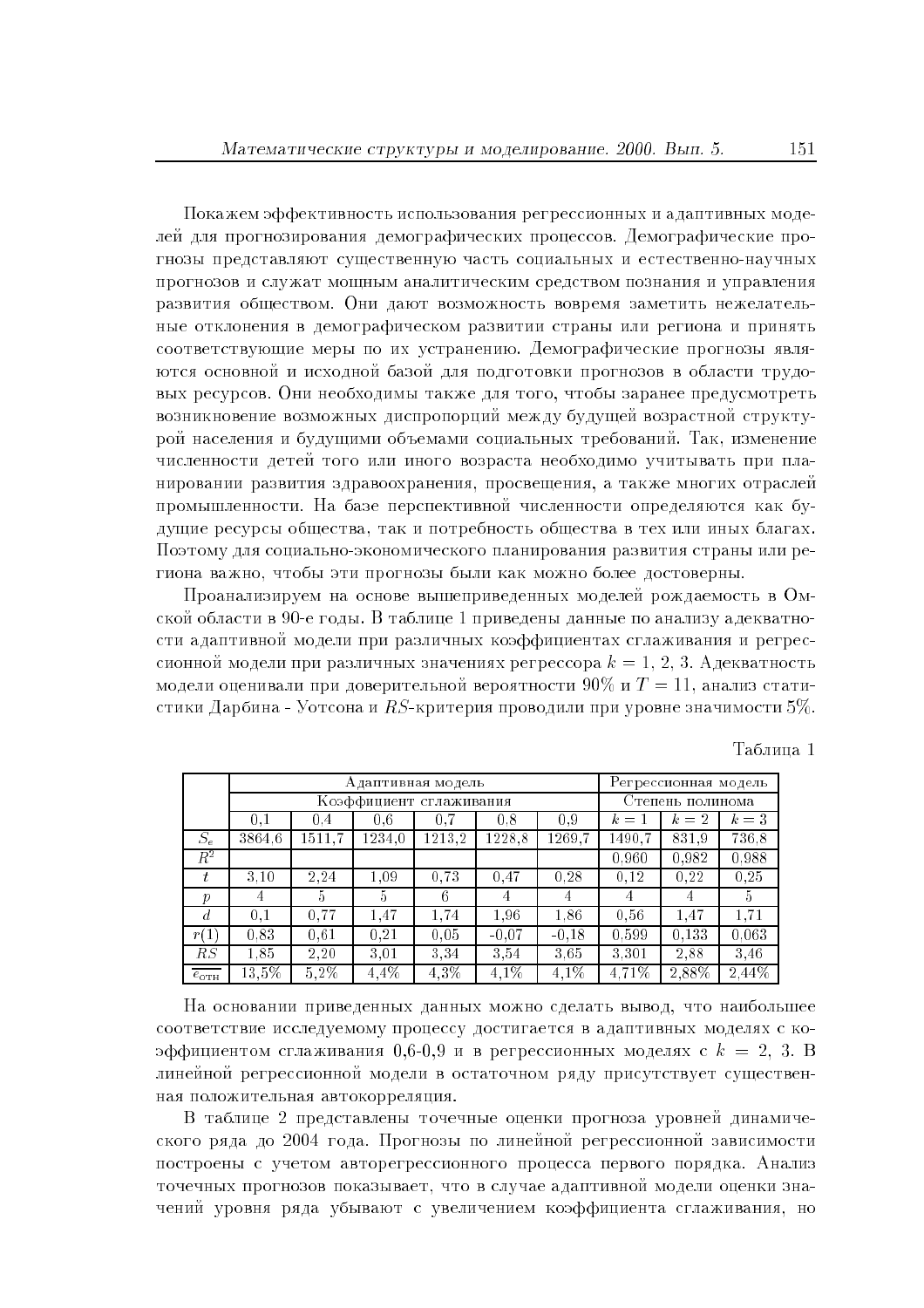в целом наблюдается значительное уменьшение уровней до 75% от уровня 1999 года. В регрессионных моделях прогнозируется также уменьшение рождаемости. Линейная регрессия дает уменьшение уровней в 2 раза по сравнению с 1999 годом. В случае же параболической зависимости, начиная с 2001 года, прогнозируется рост рождаемости, что не является следствием сложившейся демографической ситуации в области. Прогноз по полиномиальной зависимости с  $k=3$  показывает уменьшение уровня, аналогичное адаптивной модели.

Таблина 2

| Год  | Фактические | Адаптивная модель |              |              |       | Регрессионная модель |       |
|------|-------------|-------------------|--------------|--------------|-------|----------------------|-------|
|      | данные      | $\alpha=0,6$      | $\alpha=0.7$ | $\alpha=0,8$ | $k=1$ | $k=2$                | $k=3$ |
| 1993 | 23300       | 23820             | 23690        | 23520        | 26200 | 24850                | 24560 |
| 1996 | 21500       | 20590             | 21080        | 21440        | 21560 | 20660                | 20950 |
| 1998 | 19800       | 18740             | 18740        | 18630        | 18470 | 19360                | 19440 |
| 1999 | 18500       | 18790             | 19000        | 19190        | 16922 | 19160                | 18790 |
| 2000 |             | 17600             | 17598        | 17530        | 15380 | 19260                | 18128 |
| 2001 |             | 16660             | 16650        | 16525        | 13830 | 19660                | 17390 |
| 2002 |             | 15720             | 15700        | 15520        | 12280 | 20360                | 16510 |
| 2003 |             | 14780             | 14760        | 14520        | 10737 | 21350                | 15430 |
| 2004 |             | 13840             | 13800        | 13520        | 9190  | 22650                | 14090 |

Любой прогноз должен основываться на знании природы прогнозируемого явления. В случае демографических прогнозов следует помнить, что население воспроизводится под непосредственным влиянием социально-экономических условий, поэтому необходима тесная взаимосвязь демографических прогнозов и перспектив социально-экономического развития региона. Так, кризис 17 августа 1998 года и последовавшие за ним негативные перемены в экономической ситуации изменили складывавшиеся ранее тенденции стабилизации рождаемости в регионе, и, как следствие, повлияли на прогнозируемые оценки. В условиях нестабильности экономики, и тем более кризисных явлений в ней, происходящих в последние годы в России, обоснование ожидаемых изменений уровня рождаемости представляет достаточно сложную задачу. Если в ближайшие годы удастся преодолеть кризисные явления в экономике, приостановить падение промышленного производства и восстановить нормальное развитие рынка, то можно ожидать постепенную стабилизацию уровня рождаемости. Если достичь успеха в этом не удастся, то снижение уровня рождаемости продолжится, и стабилизация будет возможна на более низком уровне к концу периода прогноза.

С точки зрения социально-экономического характера исследуемого явления, при сохранении сложившихся закономерностей развития наибольшее предпочтение можно отдать адаптивной модели с коэффициентом сглаживания 0.6 и полиномиальной модели с  $k = 3$ . Хотя использование полиномиальной модели для долгосрочных прогнозов динамики рождаемости не оправдано, т. к. уже к 2010 году точечный прогноз по этой модели представлен отринательным числом, в случае же адаптивной модели уровень рождаемости 2010 года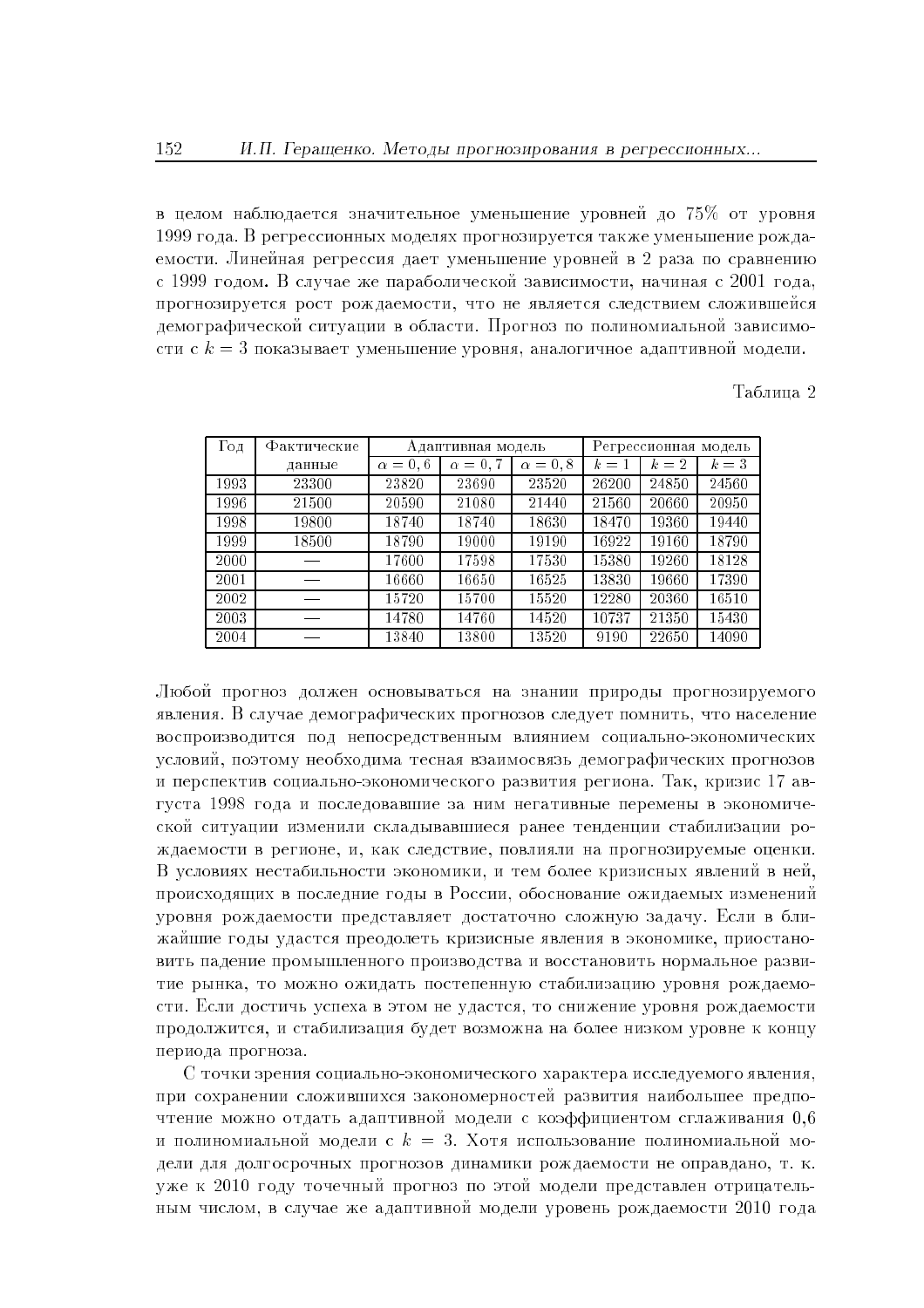составляет только 50% от уровня 1999 года. В таблице 3 показаны доверительные интервалы прогнозов для этих моделей до 2004 года, рассчитанные с доверительной вероятностью  $80\%$ .

| таолипа |  |
|---------|--|
|---------|--|

| Год  |                | Адаптивная модель $\alpha = 0, 6$ | Полиномиальная модель $k=3$ |                 |  |
|------|----------------|-----------------------------------|-----------------------------|-----------------|--|
|      | Нижняя граница | Верхняя граница                   | Нижняя граница              | Верхняя граница |  |
| 2000 | 16680          | 18530                             | 17200                       | 19050           |  |
| 2001 | 15700          | 17620                             | 16430                       | 18350           |  |
| 2002 | 14720          | 16720                             | 15510                       | 17510           |  |
| 2003 | 13740          | 15830                             | 14390                       | 16480           |  |
| 2004 | 12740          | 14930                             | 13000                       | 15180           |  |

В целом можно отметить, что рассмотренные модели прогнозирования дают достаточно достоверные прогнозные оценки уровней динамики рождаемости. Сравнение наших данных с результатами прогнозов Госкомстата РФ [10, 11], показывает, что прогнозируемый Госкомстатом уровень рождаемости в общем попадает в доверительные пределы наших прогнозов. Отсутствие тенленнии к стабилизании уровня в наших рассчетах, в отличие от прогнозов Госкомстата, связано с учетом падения уровня рождаемости в 1999 году.

Следует подчеркнуть, что адаптивная модель более приемлема для краткосрочных прогнозов и быстрее адаптируется к последним событиям. Поэтому для прогнозирования демографических показателей в условиях нестабильной социально-экономической ситуации лучше использовать эту модель. При анализе явлений, общие закономерности развития которых не меняются в течение периода прогноза, регрессионные модели являются достаточно адекватными исследуемому явлению и позволяют делать более длительные прогнозные опенки.

## $JUTEPATYPA$

- Андерсен Т. Статистический анализ временных рядов. М.: Мир. 1976. 155 с.  $1<sup>1</sup>$
- Теория статистики / Под ред. Р. А. Шмойловой. М.: Финансы и статистика,  $2.$ 1998.576 с.
- Колемаев В.А., Староверов О.В., Турундаевский В.Б. Теория вероятностей и  $3$ математическая статистика. М.: Высшая школа, 1991. 400 с.
- 4. Ефимова М.Р., Петрова Е.В., Румянцев В.Н. Общая теория статистики. М.: ИНФРА-М, 1997. 416 с.
- 5. Четыркин Е.М. Статистические методы прогнозирования. М.: Статистика, 1975. 183 с.
- 6. Болч Б., Хуань К.Дж. Многомерные статистические методы для экономики. М.: Статистика, 1979. 317 с.
- 7. Ковалева Л.Н. Многофакторное прогнозирование на основе рядов динамики. М.: Статистика, 1980. 103 с.